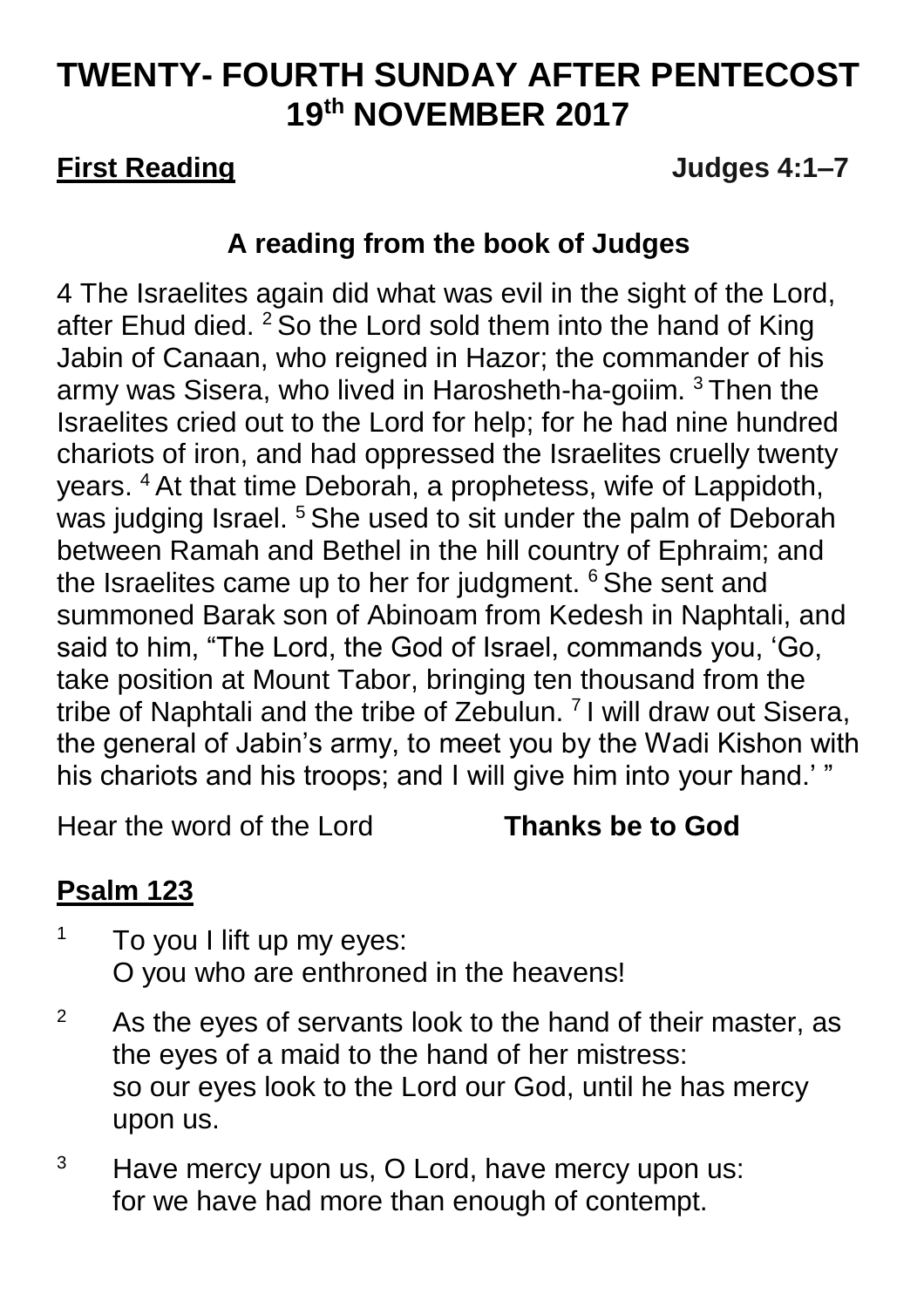<sup>4</sup> Our soul has had more than its fill of the scorn of those who are at ease: of the contempt of the proud.

## **Second Reading 1 Thessalonians 5.1-11**

## **A reading from the First Letter of Paul to the Thessalonians**

**5** Now concerning the times and the seasons, brothers and sisters, you do not need to have anything written to you. 2 For you yourselves know very well that the day of the Lord will come like a thief in the night. 3 When they say, "There is peace and security," then sudden destruction will come upon them, as labor pains come upon a pregnant woman, and there will be no escape! 4 But you, beloved, are not in darkness, for that day to surprise you like a thief; 5 for you are all children of light and children of the day; we are not of the night or of darkness. 6 So then let us not fall asleep as others do, but let us keep awake and be sober; 7 for those who sleep sleep at night, and those who are drunk get drunk at night. 8 But since we belong to the day, let us be sober, and put on the breastplate of faith and love, and for a helmet the hope of salvation. 9 For God has destined us not for wrath but for obtaining salvation through our Lord Jesus Christ, 10 who died for us, so that whether we are awake or asleep we may live with him. 11 Therefore encourage one another and build up each other, as indeed you are doing.

Hear the word of the Lord. **Thanks be to God**

## **Gospel Matthew 25.14-30**

The Gospel of our Lord Jesus Christ according to Matthew **Glory to you Lord Jesus Christ.**

 $14$  "For it is as if a man, going on a journey, summoned his slaves and entrusted his property to them; <sup>15</sup> to one he gave five talents, to another two, to another one, to each according to his ability. Then he went away. <sup>16</sup> The one who had received the five talents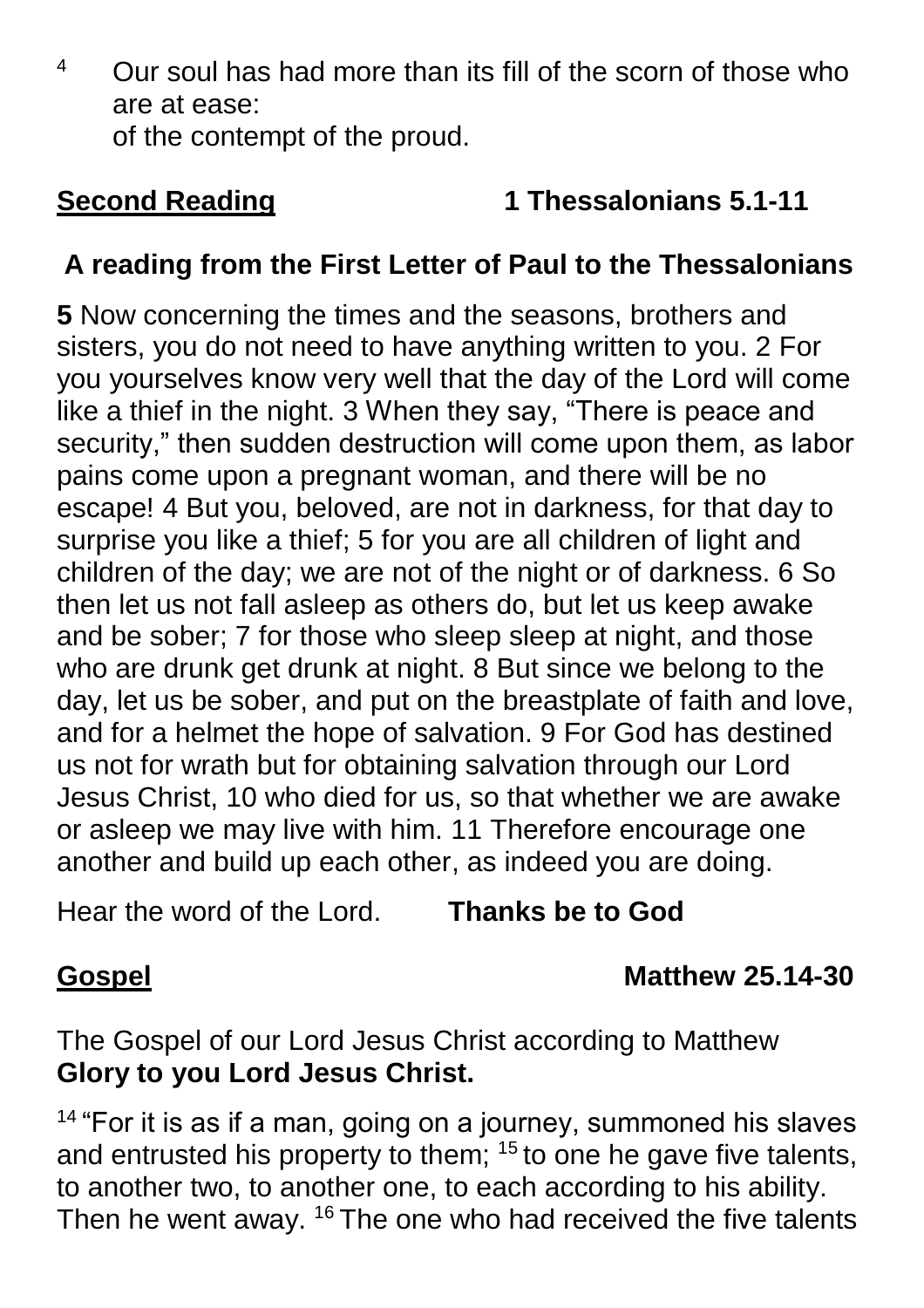went off at once and traded with them, and made five more talents.  $17$  In the same way, the one who had the two talents made two more talents. <sup>18</sup> But the one who had received the one talent went off and dug a hole in the ground and hid his master's money. <sup>19</sup> After a long time the master of those slaves came and settled accounts with them. <sup>20</sup> Then the one who had received the five talents came forward, bringing five more talents, saying, 'Master, you handed over to me five talents; see, I have made five more talents.' <sup>21</sup> His master said to him, 'Well done, good and trustworthy slave; you have been trustworthy in a few things, I will put you in charge of many things; enter into the joy of your master.<sup>' 22</sup> And the one with the two talents also came forward, saying, 'Master, you handed over to me two talents; see, I have made two more talents.' <sup>23</sup> His master said to him, 'Well done, good and trustworthy slave; you have been trustworthy in a few things, I will put you in charge of many things; enter into the joy of your master.' <sup>24</sup> Then the one who had received the one talent also came forward, saying, 'Master, I knew that you were a harsh man, reaping where you did not sow, and gathering where you did not scatter seed; <sup>25</sup> so I was afraid, and I went and hid your talent in the ground. Here you have what is yours.' <sup>26</sup> But his master replied, 'You wicked and lazy slave! You knew, did you, that I reap where I did not sow, and gather where I did not scatter? <sup>27</sup> Then you ought to have invested my money with the bankers, and on my return I would have received what was my own with interest. <sup>28</sup> So take the talent from him, and give it to the one with the ten talents. <sup>29</sup> For to all those who have, more will be given, and they will have an abundance; but from those who have nothing, even what they have will be taken away. <sup>30</sup> As for this worthless slave, throw him into the outer darkness, where there will be weeping and gnashing of teeth.'

The Gospel of the Lord

**Praise to you Lord Jesus Christ.**